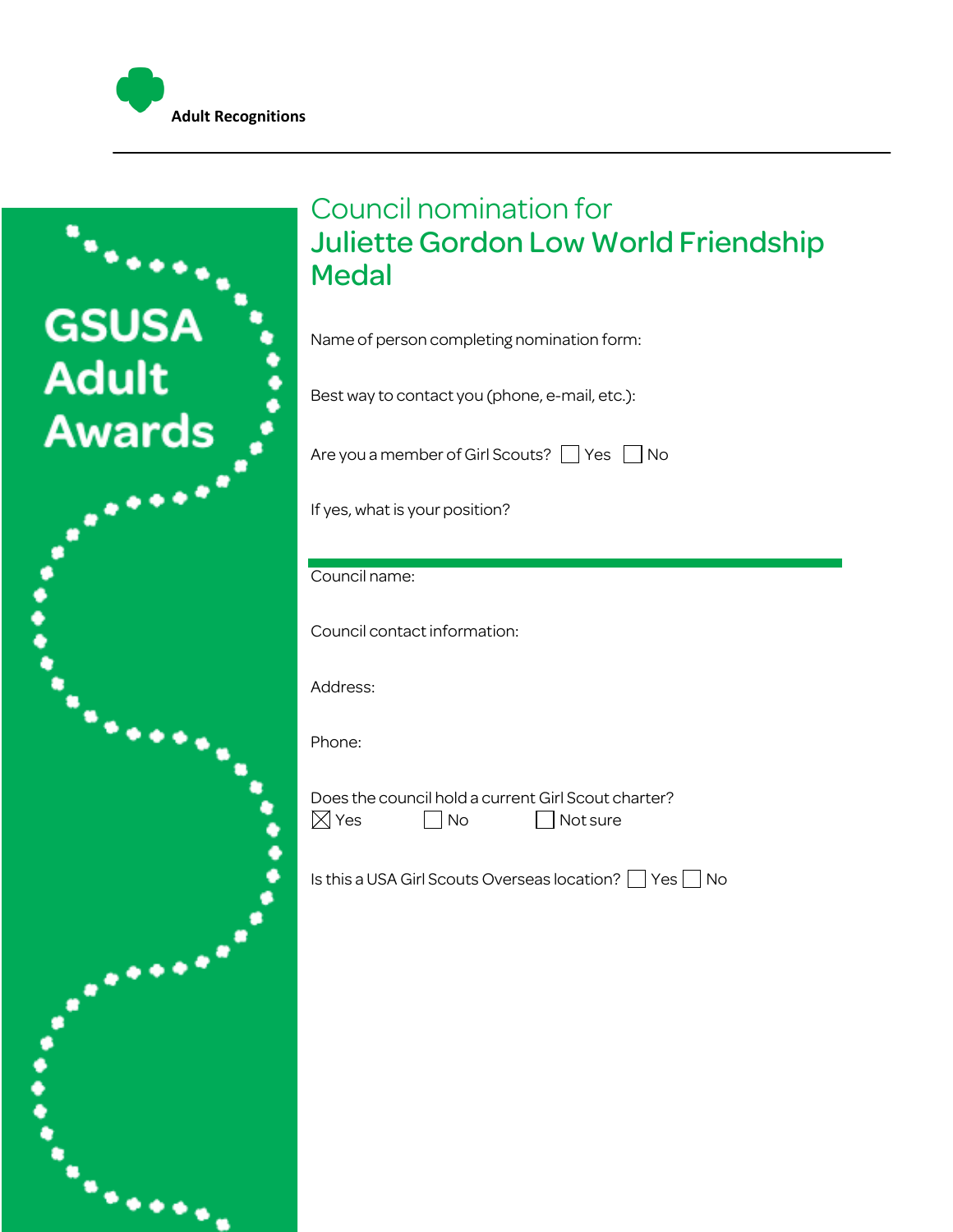



In an attached document, please explain how the council location has met the following criteria:

- 1. Describe how the council or USAGSO location provides and promotes girl-led global opportunities and global Take Action Projects. Please include the significant impact of these projects and how girls are involved in the planning process.
- 2. Describe how the council or USAGSO location demonstrates a long-term commitment and dedication to promoting and expanding the global dimension of Girl Guiding and Girl Scouting.
- 3. Describe how the council or USAGSO location supports and promotes the Juliette Low World Friendship Fund or other Girl Scouts of the USA global funding opportunities.
- 4. Describe resources and activities that the council or USAGSO location created, promoted, and implemented to increase the global dimension of Girl Guiding and Girl Scouting to the council and the larger community.
- 5. Describe how the council or USAGSO location has been recognized over the past several years—by a council, girl and adult members, and the larger community—as a leader who leverages the global understanding and impact of Girl Guiding and Girl Scouting.

Please list the names and contact information of two individuals submitting letters of endorsement on the nominee's behalf:

Name:

Contact information:

Name:

Contact information:

Signature of person submitting nomination:

Date:

Please send all documentation to: Vice President of Global Girl Scouting, Girl Scouts of the USA, 420 Fifth Ave., New York, NY 10025.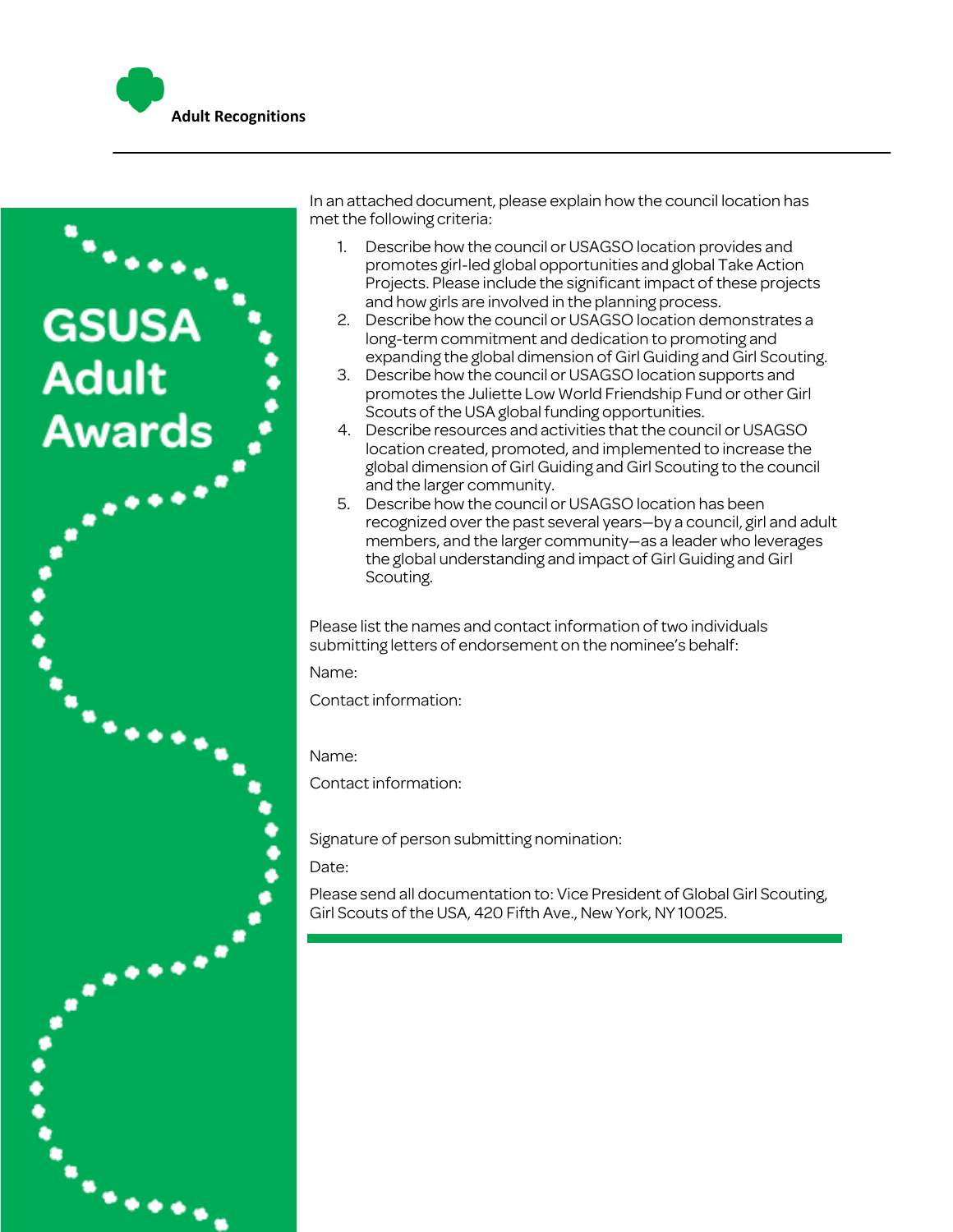

c

## For Office Use Only

GSUSA National Board of Directors' Decision:

□ Approved □ Denied

Pending, more information required

If pending, please describe the information required:

Signature of International Commissioner: Date: Signature of Vice President of Global Girl Scouting: Date: Plan for award presentation: